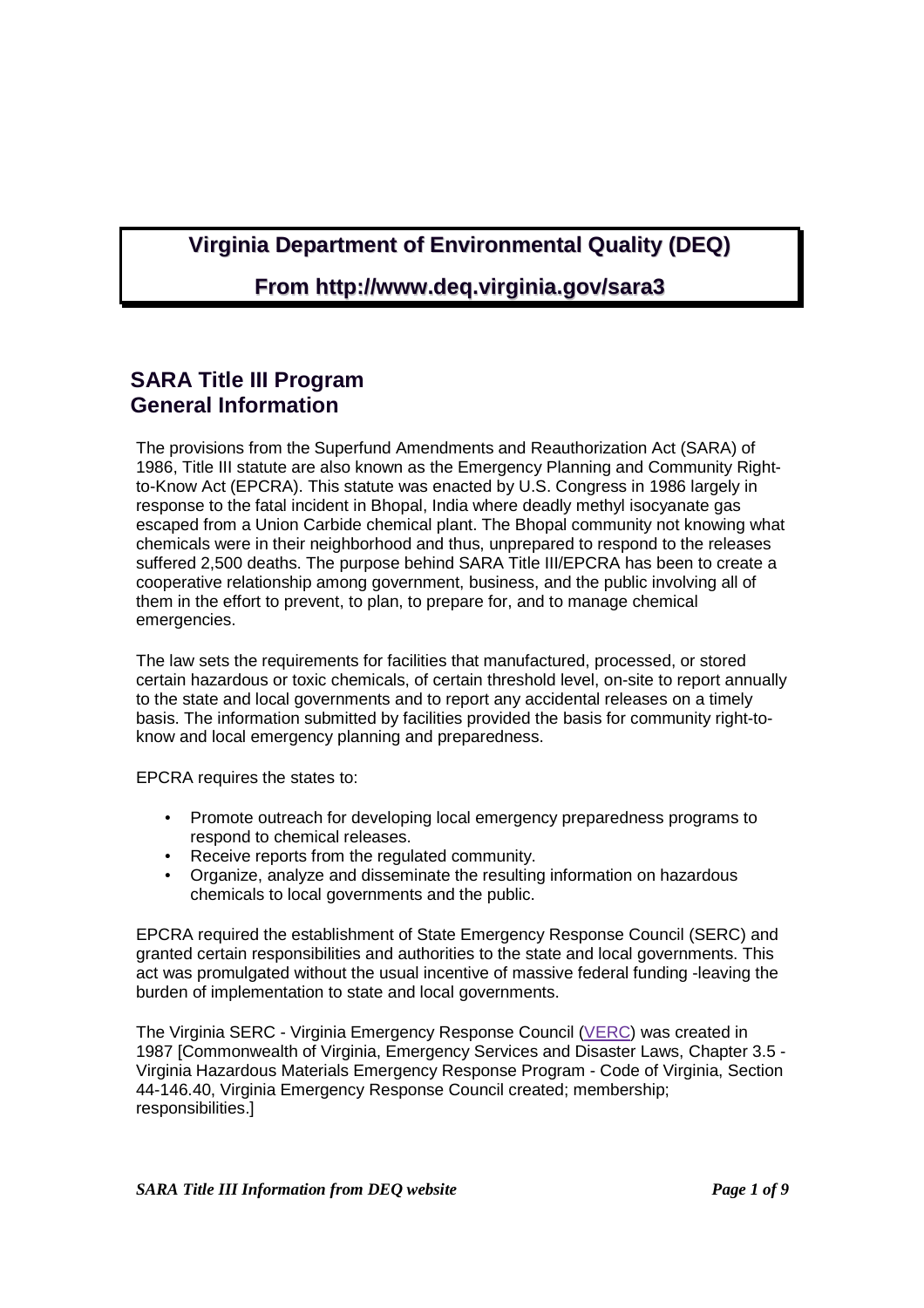The VERC was established as a policy, rule-making body, while Virginia Department of Environmental Quality (Virginia DEQ) received state funding to administer a majority of the day to day activities of SARA Title III program. In accordance with the federal laws, as its first responsibility, the VERC established and appointed members to 111 Local Emergency Planning Committees (LEPCs) in Virginia. The formation of VERC also designated the Virginia Dept. of Emergency Management (Virginia DEM) to serve as the contact for facility immediate/emergency notification in the event of a release, spill, etc. The VDEM also serves as the lead agency in facilitating communication among LEPCs and providing LEPCs with technical assistance.

Due to the dual purposes of the SARA Title III/EPCRA rule, the Virginia DEQ,SARA Title III Office mainly serves as administrative staff to the VERC; information clearing house and data evaluation for five facility reporting programs under SARA Title III (Sections 302, 304, 311, 312, and 313); support to VDEM and the LEPCs; technical resources to the regulated community; and liaison to the USEPA on this matter.

The Virginia SARA Title III / EPCRA Program is not a federally delegated program; therefore, it is strictly a federal program. The program was established to assist community in emergency planning and response and community's right-to-know. Commonwealth of Virginia does not have enforcement authority over the program.

The five EPCRA reporting programs that the Virginia SARA Title III Program Office oversees are:

- Sect. 302 Emergency Planning Notification
- Sect. 304 Emergency Release Notification
- Sect. 311 Material Safety Data Sheet Submission (MSDS)
- Sect. 312 Emergency and Hazardous Chemical Inventory, a.k. a Tier II Reporting
- Sect. 313 Toxic Chemical Release Inventory (TRI)

Because of this activity businesses have reassessed their chemical inventories and their manufacturing processes. In addition, more businesses are working cooperatively with local governments to plan for and try to prevent an accidental chemical release. Businesses also are pursuing waste minimization and pollution prevention programs and realizing the benefits of actual dollar savings.

Click here for access to the EPCRA regulations and statute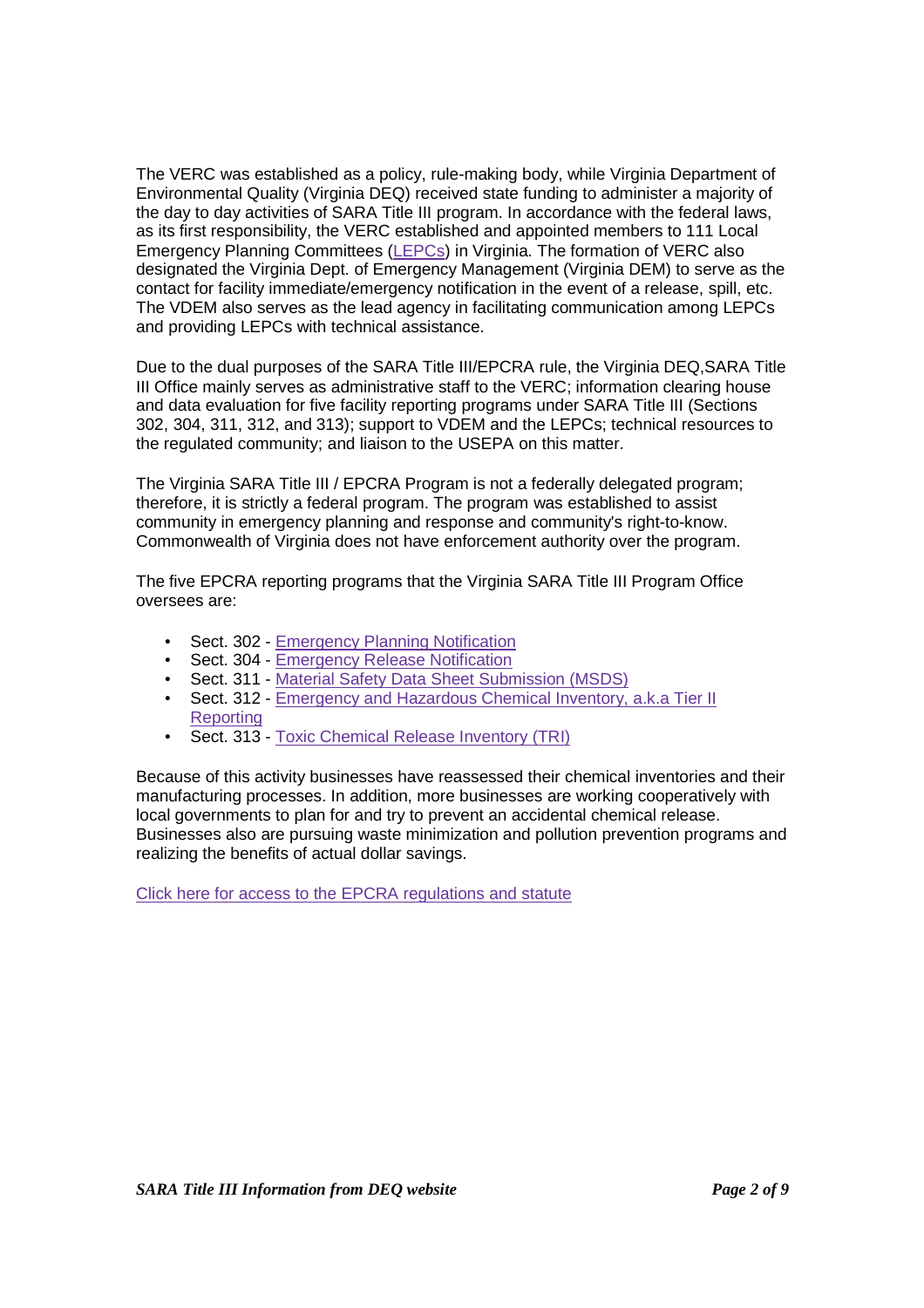# **SARA Title III Program Virginia Emergency Response Council (VERC) and Local Emergency Planning Committees (LEPCs)**

### **Virginia Emergency Response Council**

In Virginia, the State Emergency Response Commission may be reached in care of:

Virginia Department of Environmental Quality SARA Title III Program P.O. Box 1105 Richmond, Virginia 23218 (804) 698-4159

The Virginia Emergency Response Council is chaired by the Director of the Virginia Department of Emergency Management, and includes representatives from other state agencies: the Department of Environmental Quality; the Department of Fire Programs; the Department of Health; the Department of Labor and Industry; the Department of Mines, Minerals and Energy; and the State Police.

#### Virginia Department of Emergency Management

The SARA Title III Program at DEQ receives, processes and analyzes all the SARA Title III reporting data from the regulated community of business and industry. This office is the state point of contact for all "community right-to-know" information requests. Exception: In the event of emergency, immediate notification contact is Virginia Emergency Response Council (VERC) c/o Virginia Dept. of Emergency Management at 1-800-468-8892.

### **Local emergency planning committees**

Virginia has 114 local emergency planning committees (LEPCs). These include cities or towns, counties or joint LEPCs (which include a cooperating group of a county and one or more cities or towns).

A committee is intended to broadly represent the community and must include members from each of five constituent groups:

- Elected state and local officials.
- Law enforcement officials, civil defense workers and firefighters.
- First aid, health, hospital, environmental and transportation workers.
- representatives of community groups and the news media.
- Owners and operators of industrial facilities, including other businesses using, storing, processing or distributing chemicals.

*SARA Title III Information from DEQ website* Page 3 of 9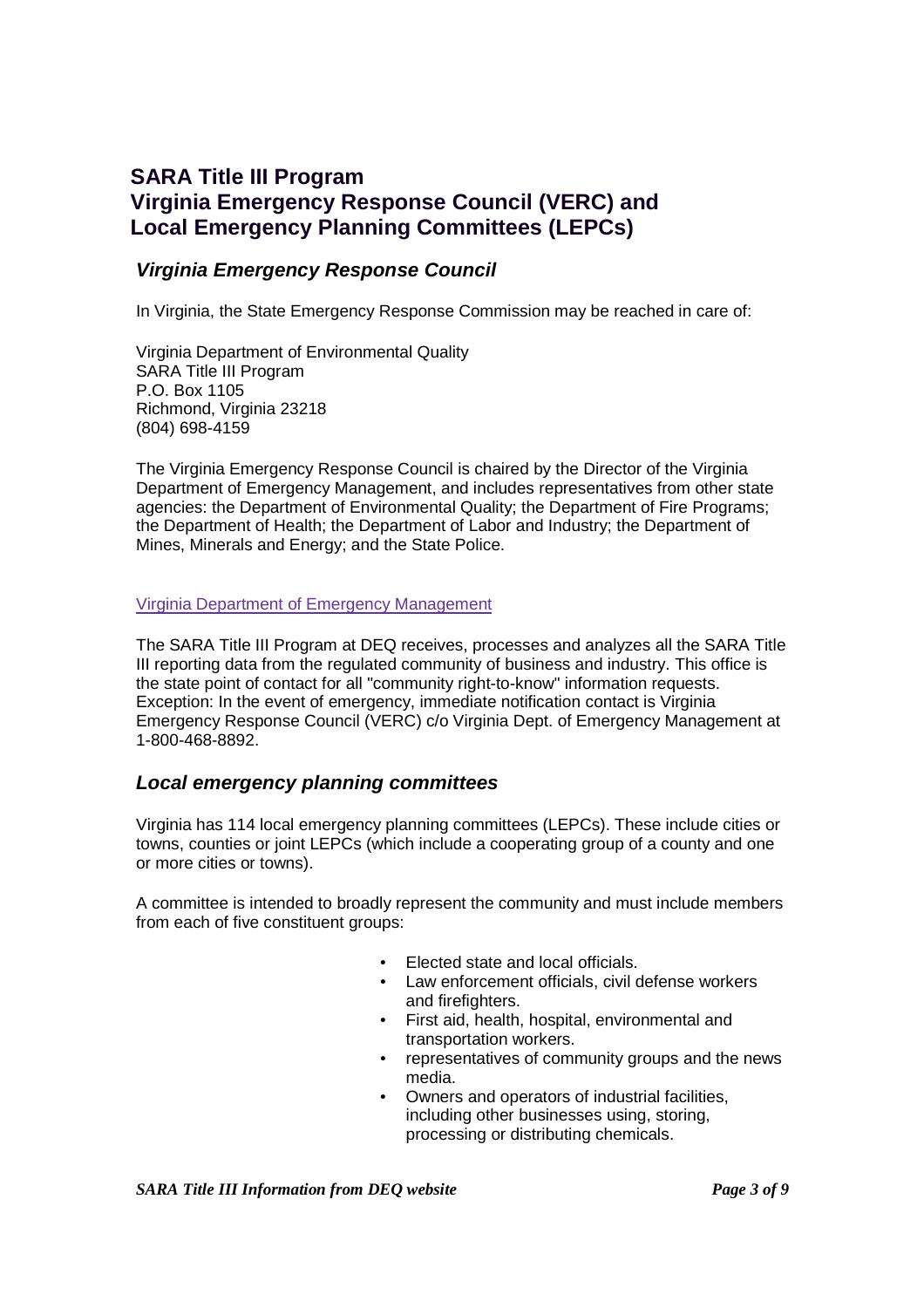#### Local emergency planning committee contacts in Virginia

#### **Role of LEPC:**

- Appoint LEPC members.
- Prepare and distribute a comprehensive chemical emergency response plan.
- Review this plan at least once a year.
- Evaluate the local resources needed to implement the program. There is no funding from the State. LEPC may apply for federal grants.
- Provide for public participation in these SARA Title III emergency planning and preparedness activities.
- Publish an annual reminder to the public on the availability of a local, chemical emergency response plan for review.
- Establish procedures for receiving and processing facility reporting information related to EPCRA Sections 302, 303 (Chemical Emergency Release Contingency Plan), 304, 311, and 312.
- Establish procedures for processing request from the public for the aforementioned information.
- Note: Many of LEPCs have taken the Sect. 312 Tier II reporting and downloaded into the Computer-Aided Management of Emergency Operations (CAMEO) program or the Emergency Information System (EIS) used in the field during emergency response.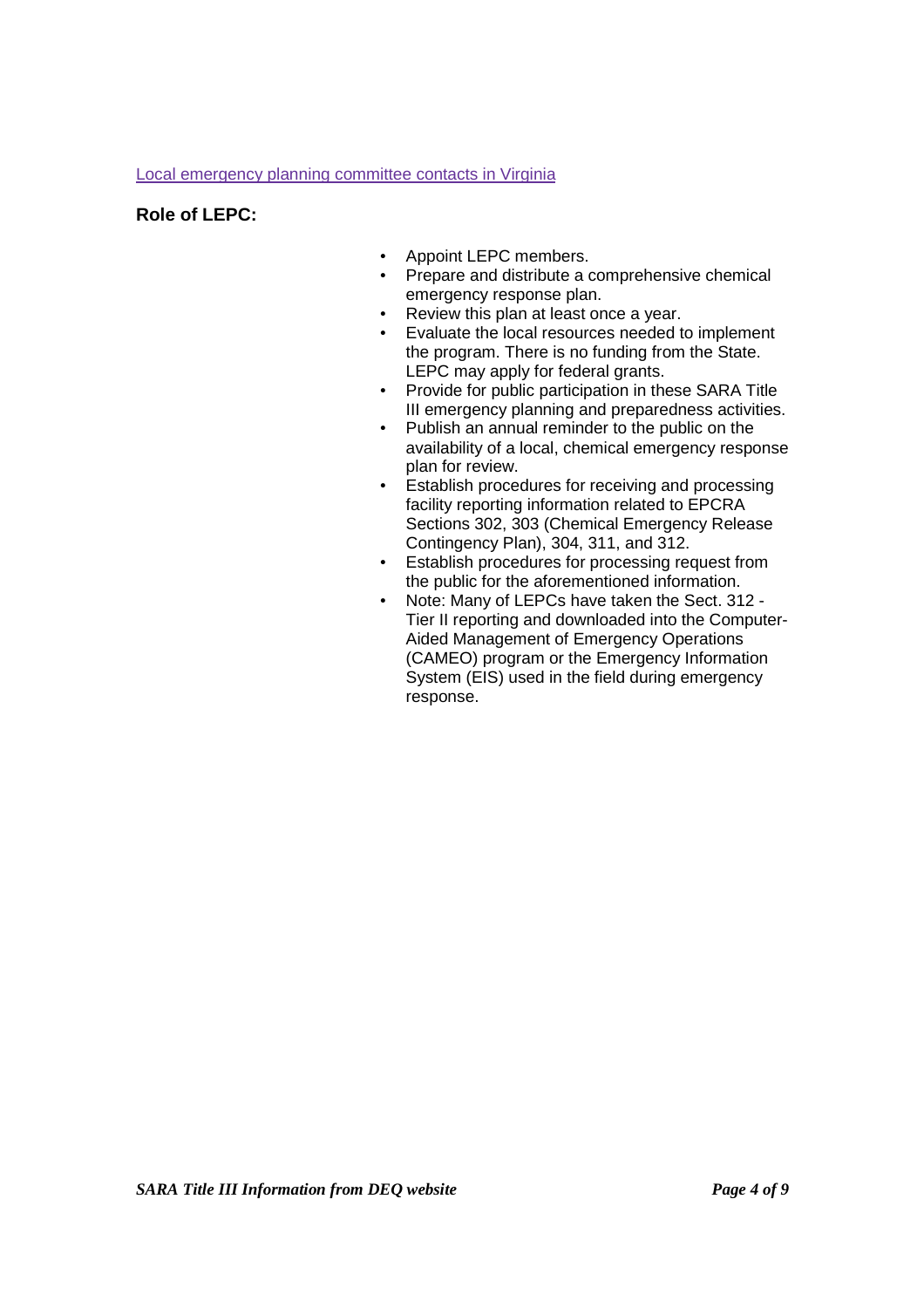## **SARA Title III Program Section 311 - Material Safety Data Sheet Submission, & Section 312 - Emergency and Hazardous Chemical Inventory Reporting**

**What's New? | Section 311-MSDS | Section 312-Tier II**

### **What's New?**

### **Federal EPA Tier II Reporting System (Tier2 Submit)**

Virginia is a participant in the new Tier II Reporting Program (Tier2 Submit). The old Windows Tier II reporting system will no longer be supported. Please download the reporting software program by clicking here. Please see Virginia Tier II reporting program for Virginia reporting requirement.

#### **New VA SARA Title III Tier-II Electronic Report Submittal e-mail address:**

**ndmcdaniel@deq.virginia.gov**

A facility may submit the Tier II report to the Virginia Emergency Response Council (VERC) c/o Virginia DEQ using the above e-mail address or mail us a zip file on a diskette, and then do one of the two options listed below:

- 1. Mail us an original signed printed copy of a Tier II report from the TierIISubmit reporting software, or
- 2. Incorporate the content of this Virginia-specific sample certification letter (sample certification letter) in your facility's business cover letter, sign and mail it to us.

A facility's Tier II Report submittal will be deemed complete when this office receives both the electronic submittals and the original signed certification.

### **EPCRA Program, Compliance, Guidance, and Chemical Information**

http://www.epa.gov/emergencies/content/epcra/index.htm

#### **US EPA Office of Emergency Management**

http://www.epa.gov/emergencies/programs.htm

### **Tier II Reporting Exemption for Retail Gas Stations**

- Effective beginning for 1998 reporting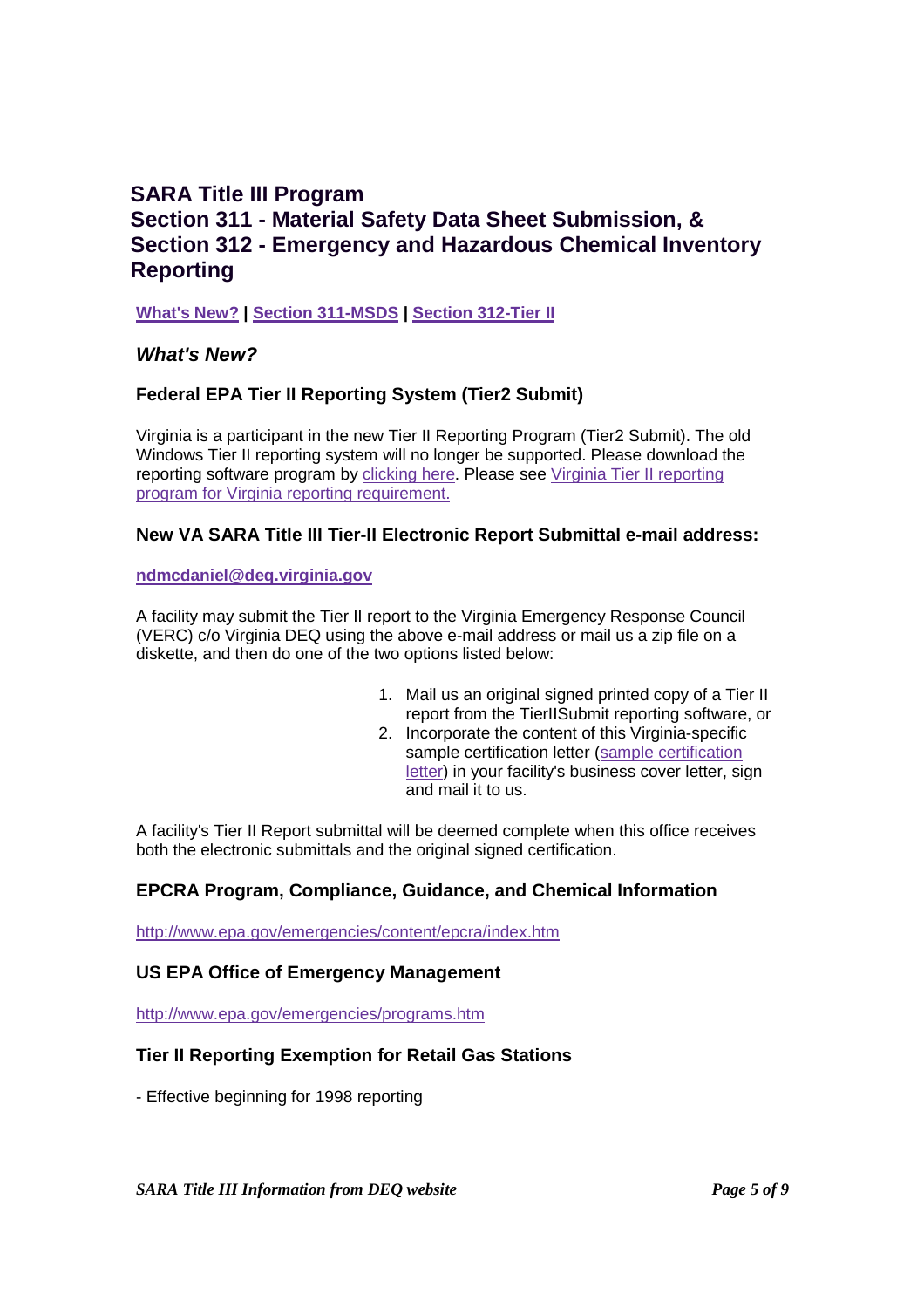http://www.epa.gov/emergencies/lawsregs.htm - Regulatory summary and links OR http://www.epa.gov/fedrgstr/EPA-GENERAL/1999/February/ Day-11/g3255.htm - Federal register- Retail Gas Stations Exemption

#### **Regulatory relief**

U.S. EPA provided regulatory relief for retail gas stations in Sections 311 and 312 reporting effective beginning for the 1998 reporting year. The regulatory relief exempts retail gas stations from reporting to Sections 311 and 312, if the tanks hold less than 75,000 gallons of gasoline or 100,000 gallons of diesel fuel and that the facility is in **full** compliance with the underground storage tank requirements. This change applies only if a facility stores its fuel **entirely** underground and is not subject to tougher state requirements.

## **Section 311 - Material Safety Data Sheet (MSDS)**

A facility that stores, uses, or produces chemicals requiring Material Safety Data Sheets (MSDSs) under the Occupational Safety and Health Administration (OSHA) hazard communication standard must have copies of the MSDSs of all those chemicals requiring reporting; or a single list of all those chemicals requiring reporting, grouped by hazard category provided to the Virginia Emergency Response Council (VERC), and to the Local Emergency Planning Committee (LEPC), and to the local fire department with jurisdiction over the facility. The Virginia Emergency Response Council prefers one list of all reportable chemicals, grouped by hazard category. Regulated entities should contact the appropriate LEPC for their preference and that of the appropriate local fire department.

Hazardous chemicals subject to reporting:

- 1. MSDS hazardous chemicals
- 2. Extremely Hazardous Substances (EHSs)
- 3. Petroleum products (certain exemptions)

Hazardous chemicals exempt from reporting:

- 1. EPCRA-specific exemptions:
	- a. The FDA exemption
	- b. Solids in manufactured items
	- c. Consumer products
	- d. Laboratory chemicals
	- e. Agricultural chemicals
	- f. Retail gas stations in compliance with underground storage tank (UST) regulations storing gasoline and diesel fuel entirely underground
- 2. The OSHA exemptions:
	- a. Hazardous wastes regulated by RCRA.
	- b. Tobacco or tobacco products.
	- c. Wood or wood products.
	- d. Manufactured items.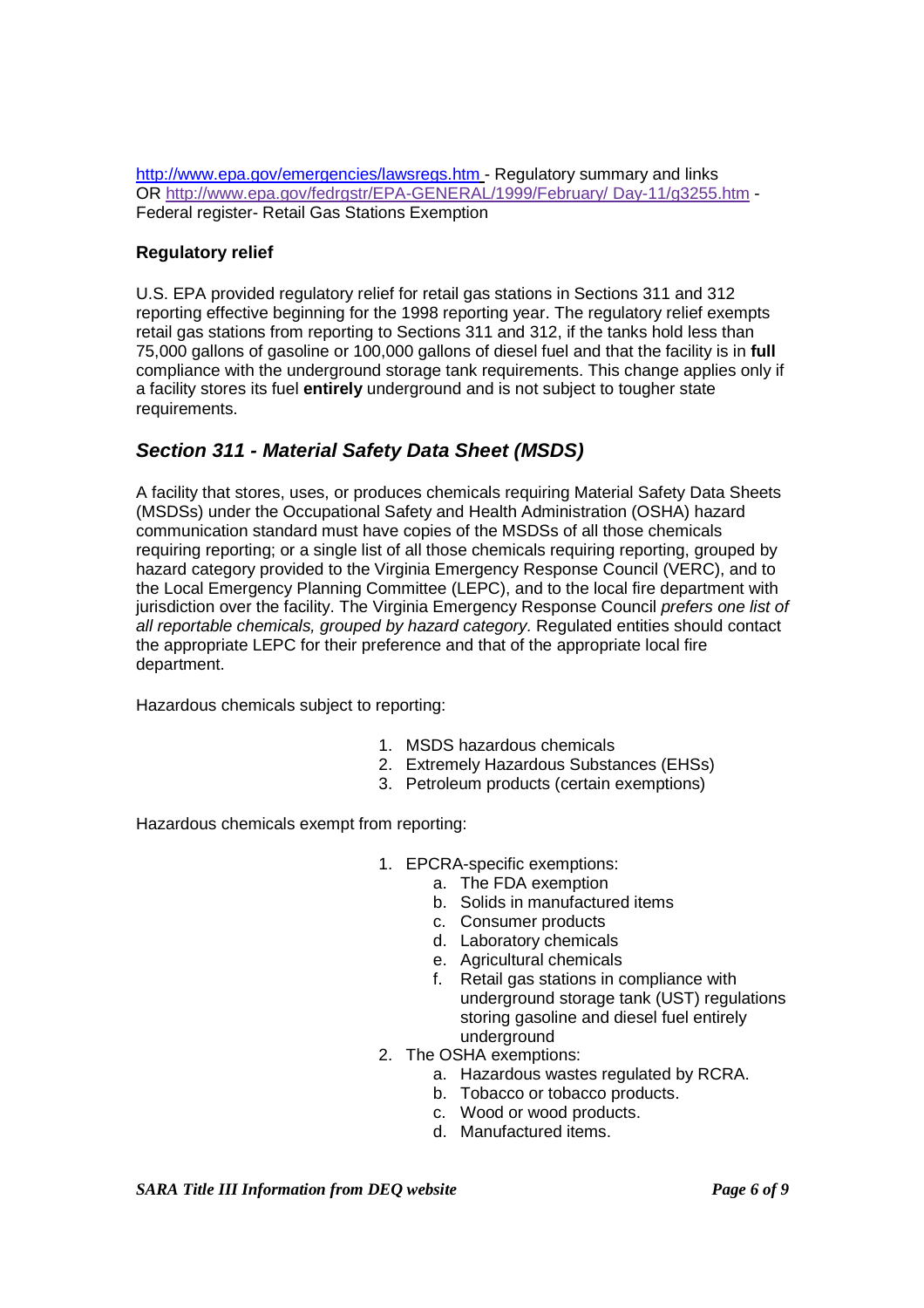- e. Foods, drugs, cosmetics or alcoholic beverage in a retail establishment which are packaged for sale to public.
- f. Foods, drugs, cosmetics intended for personal consumption by employees while in the workplace.
- g. Consumer products when used in the workplace.
- h. Any drugs in solid, final form for direct administration to the patient.
- 3. No exposure hazardous chemicals.
- 4. Transportation exemption\*

Sect. 311 reporting threshold:

- 1. EHS greater than or equal to 500 lbs. or the individual chemical's threshold planning quantity (TPQ) - whichever is less, at any one time.
- 2. For most MSDS hazardous chemicals greater than or equal to 10,000 lbs. at any one time.
- 3. De minimis concentration: 1% by weight for hazardous chemicals and 0.1% for EHS carcinogen.
- 4. A facility must report within 3 mos. after the facility first handles a hazardous chemical required to have a MSDS by OSHA.

## **Section 312 - Virginia Tier II reporting requirements**

Section 312 Tier II software (Tier2 Submit) is available online from EPA.

EPA and the Virginia Emergency Response Council encourage the use of the new Tier II reporting system and form.

1. Virginia EPCRA Section 312 - Tier II reporting program requires the use of federal Tier II form or electronic reporting system; does not assess a fee for report submittal; has the same requirements as the federal regulations; and accepts the electronic form or the hard copy Tier II reports.

2. All electronic (diskette or e-mail) Tier II report submittals to Virginia (VERC and LEPC) must be accompanied by a signed copy of the report or a (facility-specific) cover letter with appropriate Tier II certification language, signature and date. The cover letter should include facility name, its physical address, and the names of all chemicals reported. Any diskette or e-mail reporting received without a signed certification statement shall be deemed an incomplete submittal and non-compliant.

For e-mail submittal, please indicate in the e-mail the date of the mail-out and, if applicable, the certified/registered/express mail number of the signed certification. Upon receipt of the signed certification, the electronic submittal will be considered complete (see Virginia sample certification letter).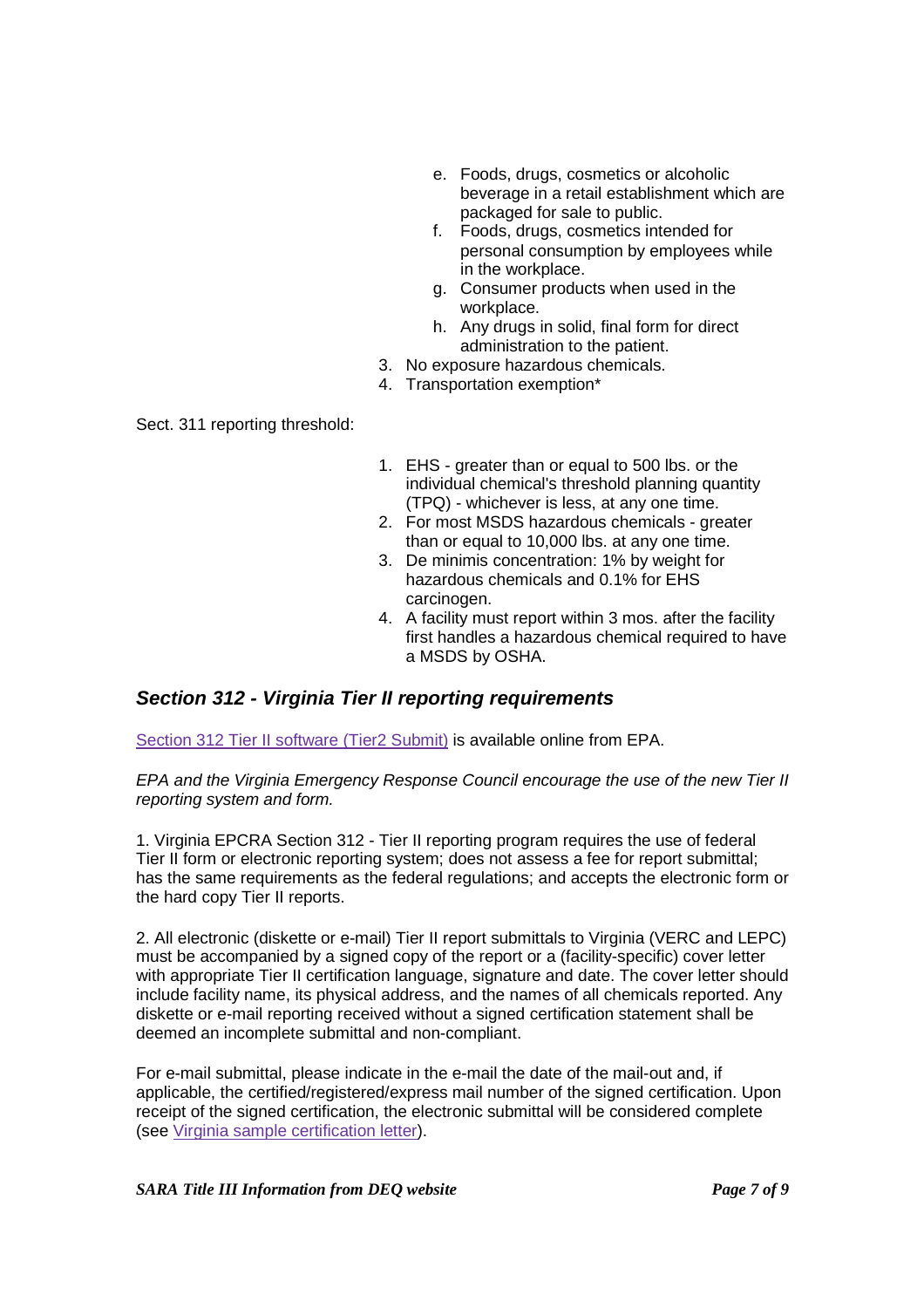The recorded date for the electronic submittals is based on the certification date and the recorded date of receipt of the electronic submittals is based on the date the signed certification is received.

3. Virginia SARA Title III program office is no longer sending Section 312 - Tier II reporting reminders to regulated facilities due to staffing shortage. Affected facilities are expected to comply with the federal Tier II regulations and submit the report by March 1 of each year for the activities occurring in the preceding year.

4. All reporting facilities are required to submit a Tier II report to the Virginia Emergency Response Council (VERC) and a copy to the Local Emergency Planning Committee (LEPC) (please check the LEPC list for the appropriate contact), and to the local fire department with jurisdiction for the facility. The address for VERC is:

Virginia Emergency Response Council (VERC) c/o Virginia DEQ SARA Title III Program Office PO Box 1105 Richmond, VA 23218

Physical Mailing Address:

Virginia Emergency Response Council (VERC) c/o Virginia DEQ SARA Title III Program 629 E. Main St. Richmond, VA 23219

#### **What is Considered Tier II Reporting Non-Compliance:**

Omission of or Incomplete:

- Reporting year designation
- Name and signature
- Certification date
- Facility physical address
- 2 contact names (daytime and 24-hour emergency information)
- Chemical physical and hazard information
- Quantification information
- Chemical storage information. e.g.: "Building #333" or "the Old Warehouse" (without a site map or additional reference to guide emergency respondent to the exact where about or the storage nature or the chemical).

**Warning: On March 1 of each year, a Tier II report is due for activities occurring in the preceding year.** Please do not submit Tier II report with a reporting year designation referencing the present or future year, because it will not be filed nor processed by this office. If we receive a Tier II report that references a reporting year in the past, that Tier